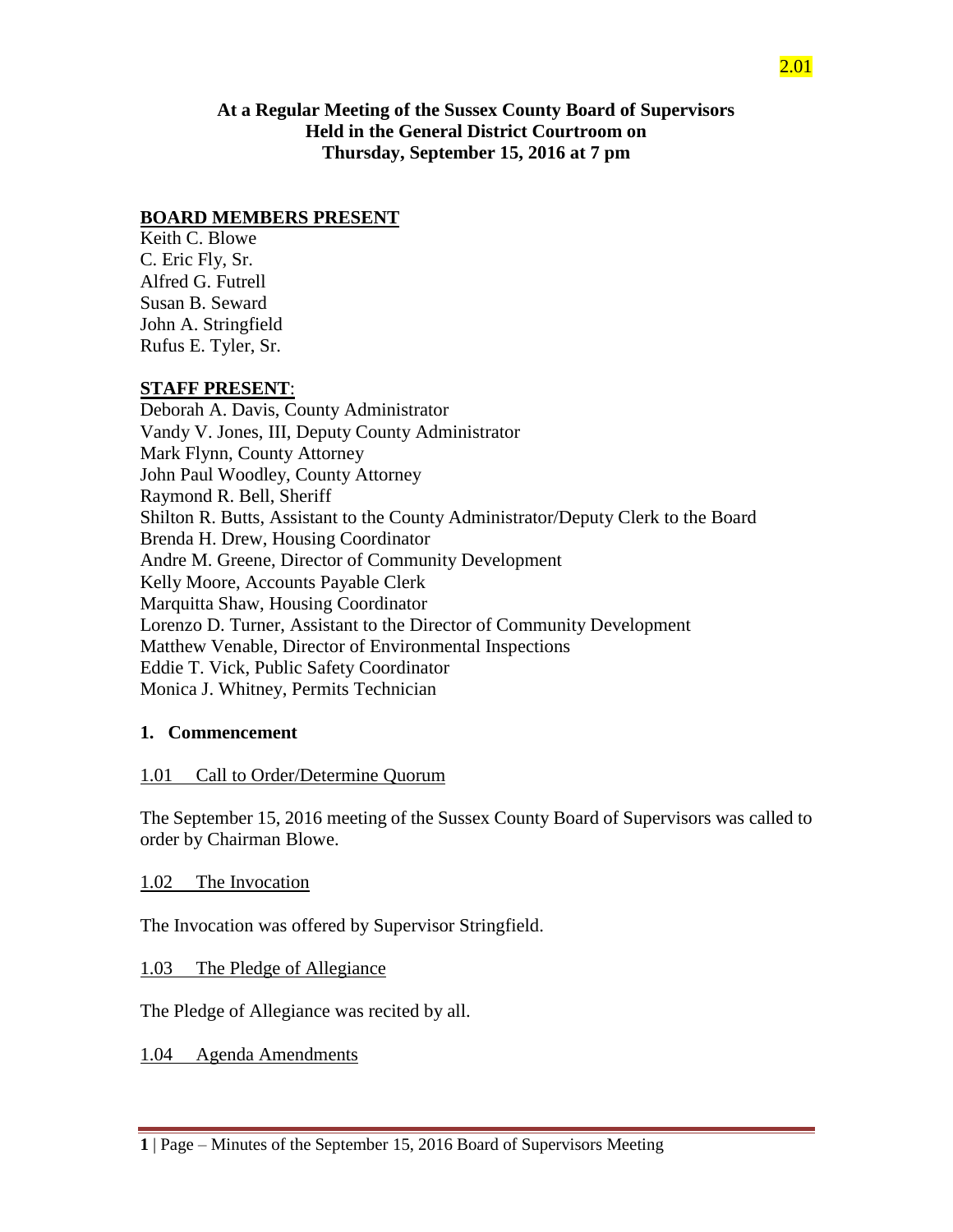Staff requested to add under Action Items as 6.01a, Mission Ministries Report and under New Business, delete Item 10.3 Consulting Forestry Information (Atlantic Waste Disposal)

County Attorney Flynn requested that a Closed Session be added after Item 3. Recognitions/Awards regarding a specific legal matter.

At the request of Supervisor Futrell, under New Business add as Item 10.4 Discussion of Sheriff's Department Invoice.

At the request of Supervisor Fly, under the Approval of Consent Agenda, move Item 2.03, Accept and Appropriate Funds: \$1,999.00 for Animal Control Expenses to Action Items as 6.06.

ON MOTION OF SUPERVISOR SEWARD, seconded by SUPERVISOR FUTRELL and carried: RESOLVED that the Sussex County Board of Supervisors hereby approves the agenda amendments to include adding under Action Items as 6.01a Mission Ministries Report; under New Business adding as Item 10.4 Discussion of Sheriff's Department Invoice; deleting Item 10.3 Consulting Forestry Information (Atlantic Waste Disposal); under the Approval of Consent Agenda, moving Item 2.03 Accept and Appropriate Funds: \$1,999.00 for Animal Control Expenses to Action Items as 6.06, and; adding a Closed Session after Item 3. Recognitions/Awards regarding a specific legal matter. Voting aye: Supervisors Blowe, Fly, Futrell, Seward, Stringfield, Tyler Voting nay: none

# 1.05 Approval of Regular Agenda

ON MOTION OF SUPERVISOR FUTRELL, seconded by SUPERVISOR TYLER and carried: RESOLVED that the Sussex County Board of Supervisors hereby approves the September 15, 2016 regular agenda, inclusive of the noting agenda amendments. Voting aye: Supervisors Blowe, Fly, Futrell, Seward, Stringfield, Tyler Voting nay: none

# **2. Approval of Consent Agenda**

ON MOTION OF SUPERVISOR STRINGFIELD, seconded by SUPERVISOR TYLER and carried: RESOLVED that the Sussex County Board of Supervisors hereby approves the consent agenda minus Item 2.3 Accept and Appropriate Funds - \$1,999.00 for Animal Control Expenses, and inclusive of the following: (a) Minutes of August 18, 2016 meetings; (b) Approval of Warrants and Vouchers; (c) Accept and Appropriate Funds - \$40.00 VACo Registration; and (d) Accept and Appropriate Funds - \$3,164.92 Insurance Reimbursement.

Voting aye: Supervisors Blowe, Fly, Futrell, Seward, Stringfield, Tyler Voting nay: none

# **3. Recognitions/Awards** – none

# **3a. Closed Session**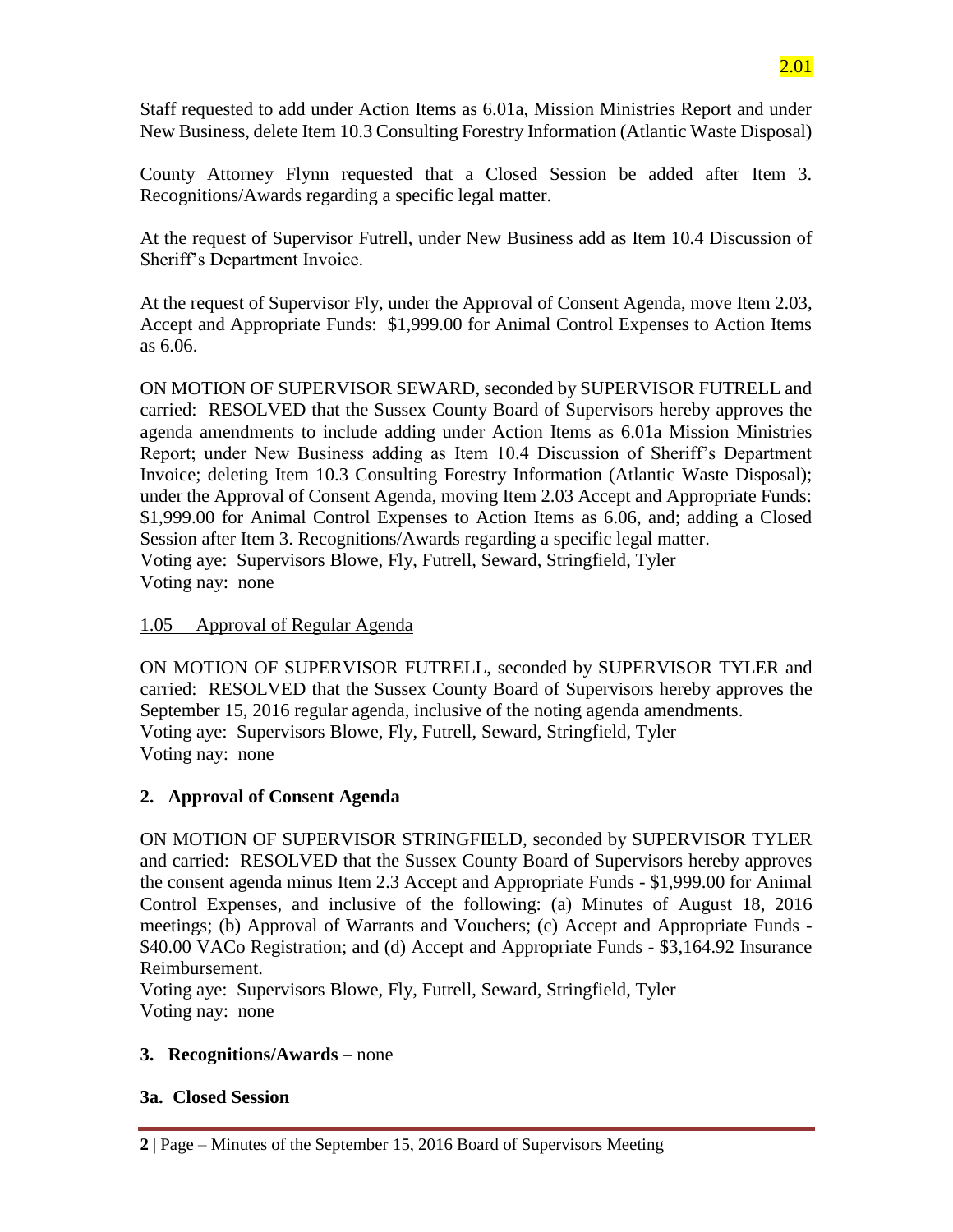3a.01 Convene into Closed Session

ON MOTION OF SUPERVISOR SEWARD, seconded by SUPERVISOR FLY and carried: RESOLVED that the Sussex County Board of Supervisors hereby enters Closed Session pursuant to  $\S$  2.2-3711(A)(7) for consultation with legal counsel regarding a specific legal matter requiring the provision of legal advice by such counsel pertaining to Item 4.01 Conditional Use Permit Application #2016-03, Virginia Solar LLC on behalf of Sappony Solar LLC.

Voting aye: Supervisors Blowe, Fly, Futrell, Seward, Stringfield, Tyler Voting nay: none

#### 3a.02 Reconvene to Open Session

ON MOTION OF SUPERVISOR FLY, seconded by SUPERVISOR SEWARD and carried: RESOLVED that the Sussex County Board of Supervisors hereby returns to Open Session.

Voting aye: Supervisors Blowe, Fly, Futrell, Seward, Stringfield, Tyler Voting nay: none

#### 3A.03 Certification

ON MOTION OF SUPERVISOR FLY, seconded by SUPERVISOR SEWARD and carried: RESOLVED that the Sussex County Board of Supervisors hereby approves adoption of resolution for certification, to-wit:

WHEREAS, that the Sussex County Board of Supervisors convened a Closed Meeting on this date pursuant to an affirmative recorded vote in accordance with the provisions of the Virginia Freedom of Information Act; and

WHEREAS, Section 2.2-3712(D) of the Code of Virginia, as amended, requires a certification by the Board that such Closed Meeting was conducted inconformity with Virginia law.

NOW THEREFORE BE IT RESOLVED that the Board of Supervisors hereby certifies that, to the best of each member's knowledge (i) only public business matters lawfully exempted from Open Meeting requirements by Virginia law were discussed in the Closed Meeting to which this certification resolution applies, and (ii) only such public business matters as were identified in the motion convening the Closed Meeting were heard discussed or considered.

Voting aye: Supervisors Blowe, Fly, Futrell, Seward, Stringfield, Tyler Voting nay: none

### **4. Public Hearings**

4.01 Conditional Use Permit Application #2016-03, Virginia Solar LLC on behalf of Sappony Solar LLC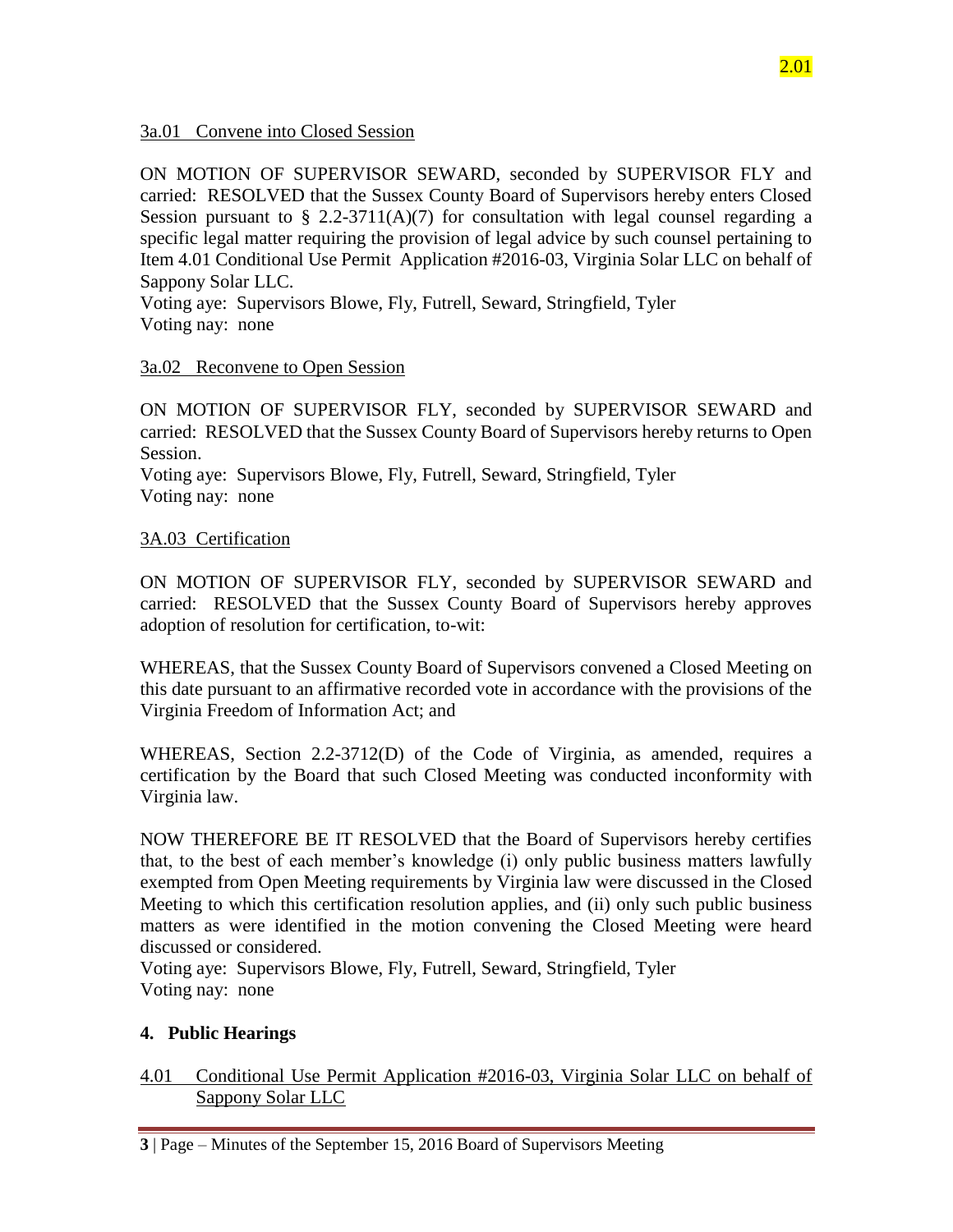Ms. Monica J. Whitney, Permit Technician, provided the staff report for Conditional Use Permit Application #2016-03, Virginia Solar LLC (on behalf of Sappony LLC), applicant.

Ms. Whitney reported that the applicant, Virginia Solar LLC, is requesting issuance of a conditional use permit to construct and operate a 20 megawatt (MW) solar energy facility on 250 acres of the 371.38 acres. The affected property is identified as tax map parcel numbers 66-A-14, 66-A-16, 66-A-26, and 66-A-29. The affected property is zoned A-1, General Agriculture. Pursuant to Section 16-22 (17.2) of the Zoning Ordinance, private utility generation facilities and their associated accessory uses are allowed with a conditional use permit.

The site for the proposed project is located on land south of Route 40 (Sussex Drive) between the two (2) intersections with Booth Road (Route 658). The site continues south across Booth Road to Palestine Road (Route 657), located in the Stony Creek District.

The applicant conducted a public meeting at the Hampton Inn (Stony Creek) on June 21, 2016 from 6:30 p.m. to 8:00 p.m. to discuss the project with interested citizens. The Board representative for the Stony Creek District, a Planning Commissioner and staff attended the meeting. Questions were asked by the few citizens in attendance.

The applicant's detailed application and supporting documentation were sent to the Board of Supervisors on August 23, 2016.

# **EVALUATION**

There are several criteria by which an application for a conditional use permit may be evaluated. The criteria state that a proposed conditional use should be:

- In accordance with adopted plans and policies;
- Compatible with the neighborhood;
- Compatible with existing land uses; and
- Compatible with development by right in the area.

The applicant and staff believe that the proposed solar facilities complies with the four (4) criteria stated above given the following:

- 1) The proposed solar energy facility is passive in nature. As such, the proposed use will be designed and sited in a manner to have less adverse impacts on the adjacent property and/or neighborhood than might be caused by other uses permitted by right in the district.
- 2) The proposed use will not cause a nuisance to adjacent properties or the surrounding community. The solar facility will emit no emissions to the air, will not cause any glare, will not produce any odor, and will not generate any loud noise. Any significant impacts (traffic and noise) associated with facility will be minor and temporary during construction of the facility.
- 3) The proposed use is consistent with the County's adopted Comprehensive Plan.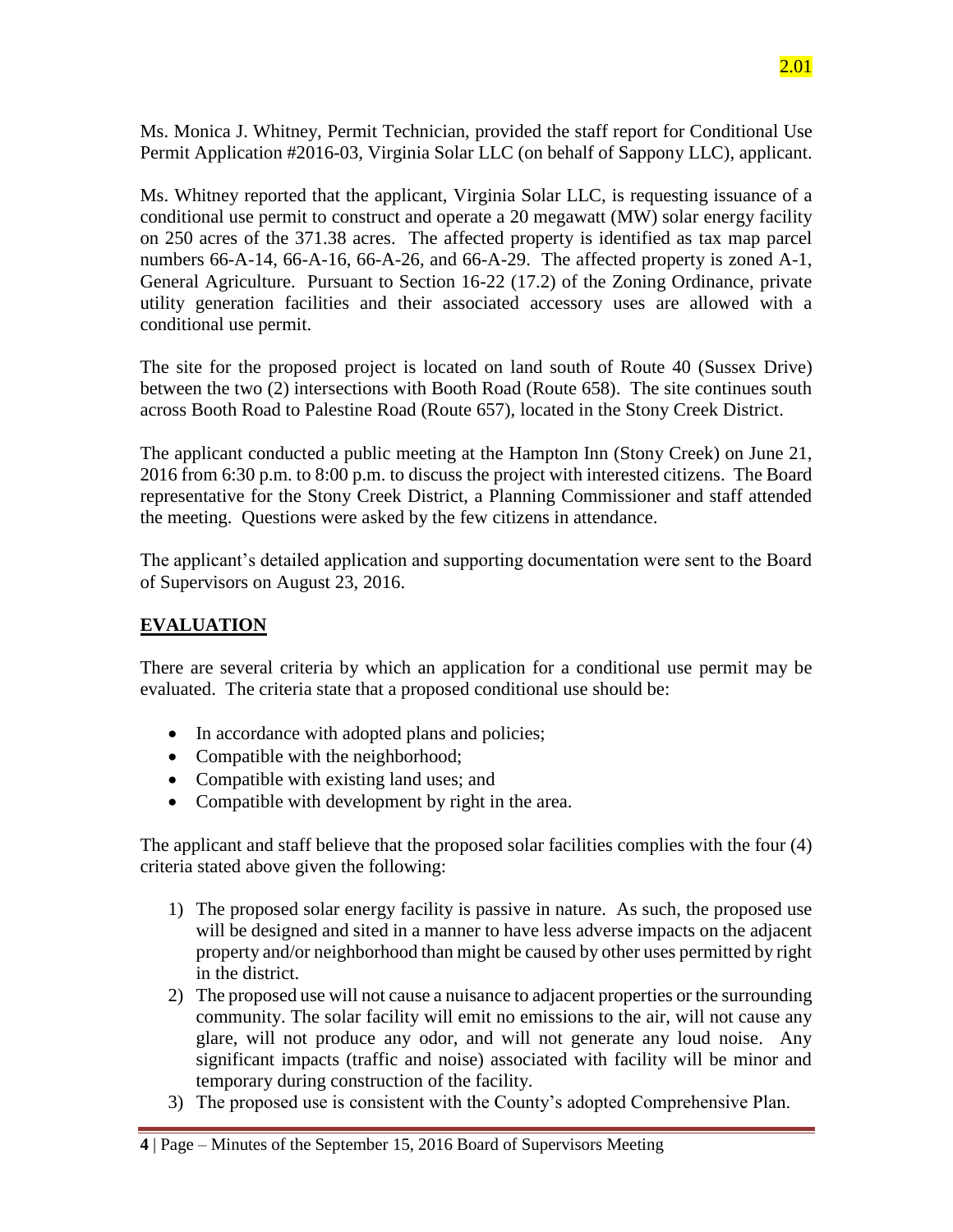Chapter 10 – Plan for the Future - Growth Management

Goal – Promote environmentally friendly development that is sustainable, appealing and consistent with the County's rural image and character.

# **RECOMMENDATION**

The Planning Commission held a public hearing on Monday, September  $12<sup>th</sup>$ , 2016 to consider conditional use permit application #2016-03 (VA Solar LLC., applicant). Following the public hearing the Planning Commission voted 6 to 5 to forward conditional use permit application #2016-03 to the Board of Supervisors with a recommendation that it be denied for the following reasons:

1. Solar is not a viable business without taxpayer subsidies.

2. There are too many unknowns. The company stated that there will be no dealings with Dominion power, but electricity will be transmitted over Dominion lines.

3. No figures had been submitted relative to the amount of the surety bond.

Staff has prepared several motions for the Board's consideration and use this evening:

# **To recommend approval**:

Mr. Chair, I move that the Board of Supervisors approve Conditional Use Permit #2016- 03 as proposed with the proposed conditions, as it complies with the requirements of the Zoning Ordinance and is consistent with the Comprehensive Plan.

# **To recommend approval (with changes)**:

Mr. Chair, I move that the Board of Supervisors approve Conditional Use Permit #2016- 03 with the proposed conditions and the following changes: \_\_\_\_\_\_\_\_\_\_ as it complies with the requirements of the Zoning Ordinance and is consistent with the Comprehensive Plan.

# **To recommend denial**:

Mr. Chair, I move that the Board of Supervisors deny Conditional Use Permit #2016-03 for the following reason  $(s)$ :

Public Comments were heard from:

- Jim Eck, Vice President of Dominion Resources. Dominion Energy's intention to acquire, construct and operate the facility project. Mr. Eck also addressed some concerns during Planning Commission hearing. He advised that this project would have no effect on Dominion Virginia Power or Cooperative Electric customer bills. He also addressed economic benefits and other concerns.
- Charlie Caple (Stony Creek District). Support of the project/researched and spoke with neighboring landowners.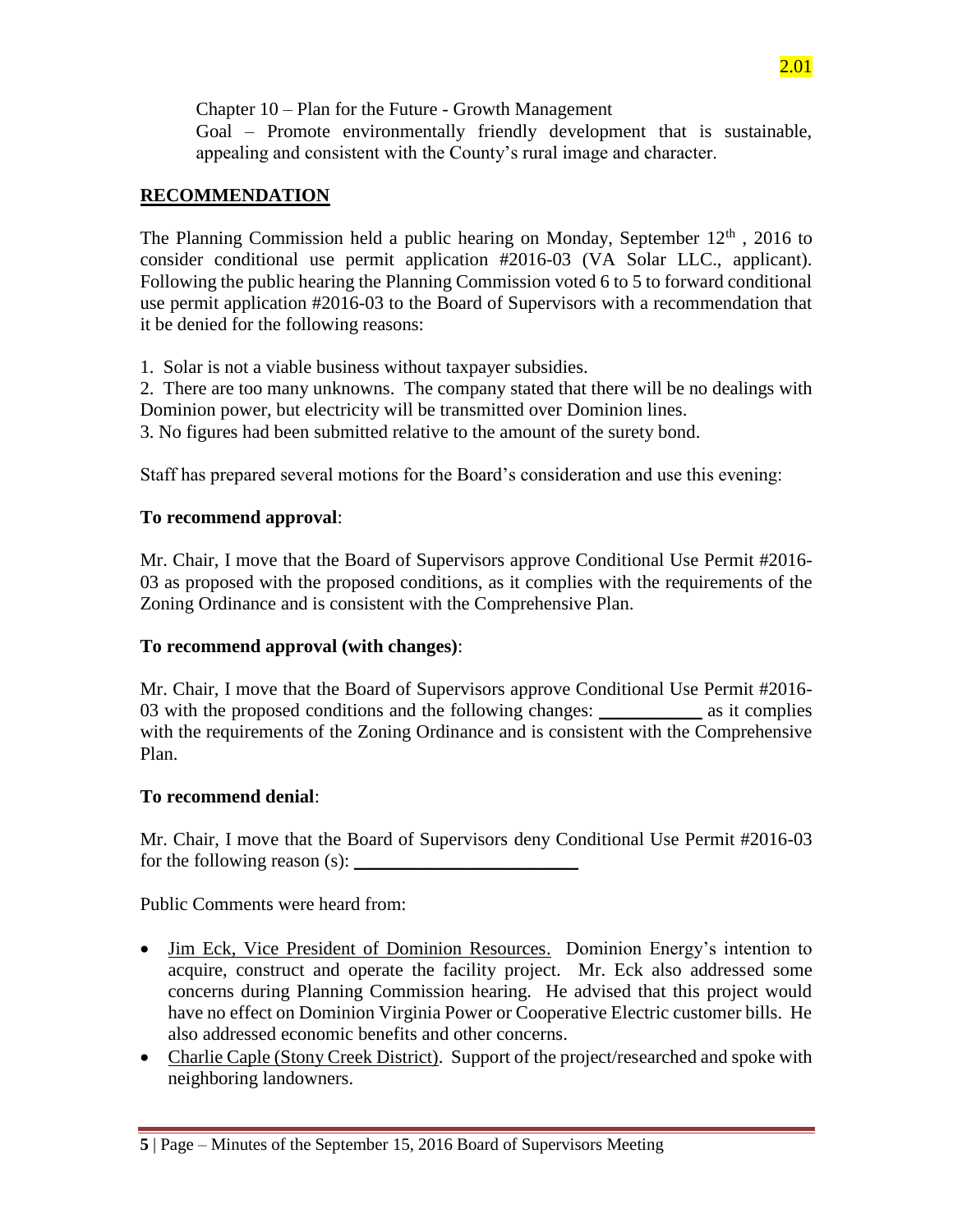- Kevin Bracy (Courthouse District/Planning Commission) Solar Farm and increased electric bills. Not supportive of solar panels.
- Chester Carter (Stony Creek District) Concerns with Solar Farm affecting agricultural community. Not supportive of solar panels.
- Molly Prince Johnson (Family in Stony Creek) Property value, economic value and changing character of land.
- Jannette Greene (Courthouse Creek District) Supportive of giving another business a chance.
- Matthew Meares (Virginia Solar LLC) gave a brief presentation background of Virginia Solar LLC, electricity generated by solar panels, removal of panels, and other details.
- Chip Bain (Stony Creek) Owner of property for proposed solar farm location.

# Board Comments

Comments were heard from:

- Supervisors Fly (Courthouse District) some changes/additional language to conditional use permit in light of new information provided, letter of intent and other concerns.
- Supervisor Tyler (Henry District) bring something positive to Sussex and is willing to examine further.
- Supervisor Seward (Blackwater District) regarding revenue.
- Supervisor Futrell (Waverly District) reluctant of solar farm; concerned with revenue generated for County.
- Supervisor Blowe (Stony Creek District) don't have all the answers; supportive of moving forwarding with project; concern with opposition of private landowner.

# 4.02 Ordinance No. 2016-05, Vacation of the South Street Right-of-Way

Mr. Lorenzo Turner provided the staff report for Ordinance No. 2016-05, Vacation of the South Street Right-of-Way.

The Community Development Office has received a request from Alice M. Thompson to vacate a street right-of way known as South Street as noted on a plat of the Sussex Gardens Subdivision. South Street is an unopened (paper) right-of-way that was created when the subdivision plat was recorded in 1954. The right-of-way was to serve twelve (12) lots that fronted on it. However, in 2014, six (6) of the lots were consolidated to create a new parcel consisting of 0.78 acres (Parcel B). In 2016, the six (6) remaining lots were consolidated to create a 0.67 acre parcel (Parcel C).

South Street is currently wooded and is approximately twenty-two (22) feet in width and approximately 290 feet in length. Alice Thompson, the owner of Parcels B and C, is requesting that the 22-foot wide right-of way be vacated. As a result, eleven (11) feet will be added to Parcel B and eleven (11) feet to Parcel C in order to allow a more orderly development of the two (2) parcels.

**<sup>6</sup>** | Page – Minutes of the September 15, 2016 Board of Supervisors Meeting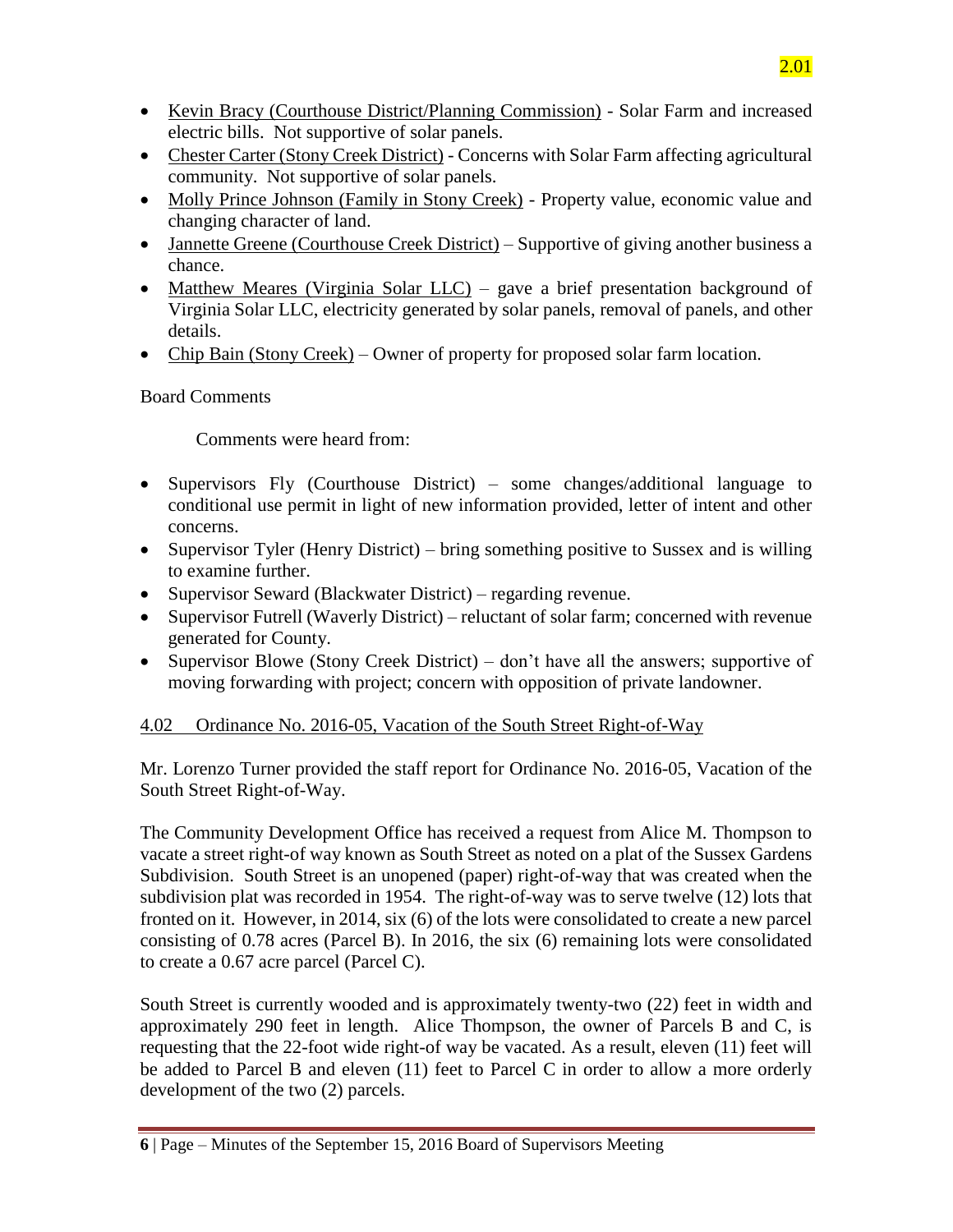2.01

Documentation was provided to Board members.

## **Recommendation – Approval**

The Community Development staff recommends that South Street be vacated because the street-right-way provides access to no other properties and is not needed as a future street. Also, Parcels B and C have frontage on Moore Street. Staff has prepared an ordinance for the Board's use and consideration. See draft ordinance below.

**WHEREAS,** the Board of Supervisors received a request from Alice M. Thompson to vacate a 22 foot wide, undeveloped street right-of-way (South Street) located in the Sussex Gardens Subdivision located just outside the corporate limits of the Town of Jarratt; and

**WHEREAS,** Alice M. Thompson is the owner of Parcel B and Parcel C which adjoin South Street; and

**WHEREAS,** the provisions of Section 15.2-2272 of the Code of Virginia, 1950, as amended, have been met; and

**WHEREAS,** the Community Development Staff recommends that the street right-of-way be vacated and eleven (11) feet be added to Parcel B and eleven (11) feet be added to Parcel C; and

**WHEREAS,** the Board of Supervisors accepts the staff recommendation; and

**WHEREAS,** the Board of Supervisors has determined that South Street shall not be needed for a future street or other public purposes;

**WHERAS,** the proposed vacation will not endanger the health, safety or welfare of the general community; and

**NOW, THEREFORE, BE IT RESOLVED** by the Board of Supervisors of the County of Sussex, Virginia, that South Street as created by the recordation of a plat of the Sussex Gardens Subdivision in 1954, is hereby declared non-essential and vacated.

### **Terms of Street Vacation**

1. The applicant is responsible for recording the survey plat of the vacated street right-ofway.

PUBLIC COMMENTS –

Comments were heard from Roy Lane (Waverly District).

BOARD COMMENTS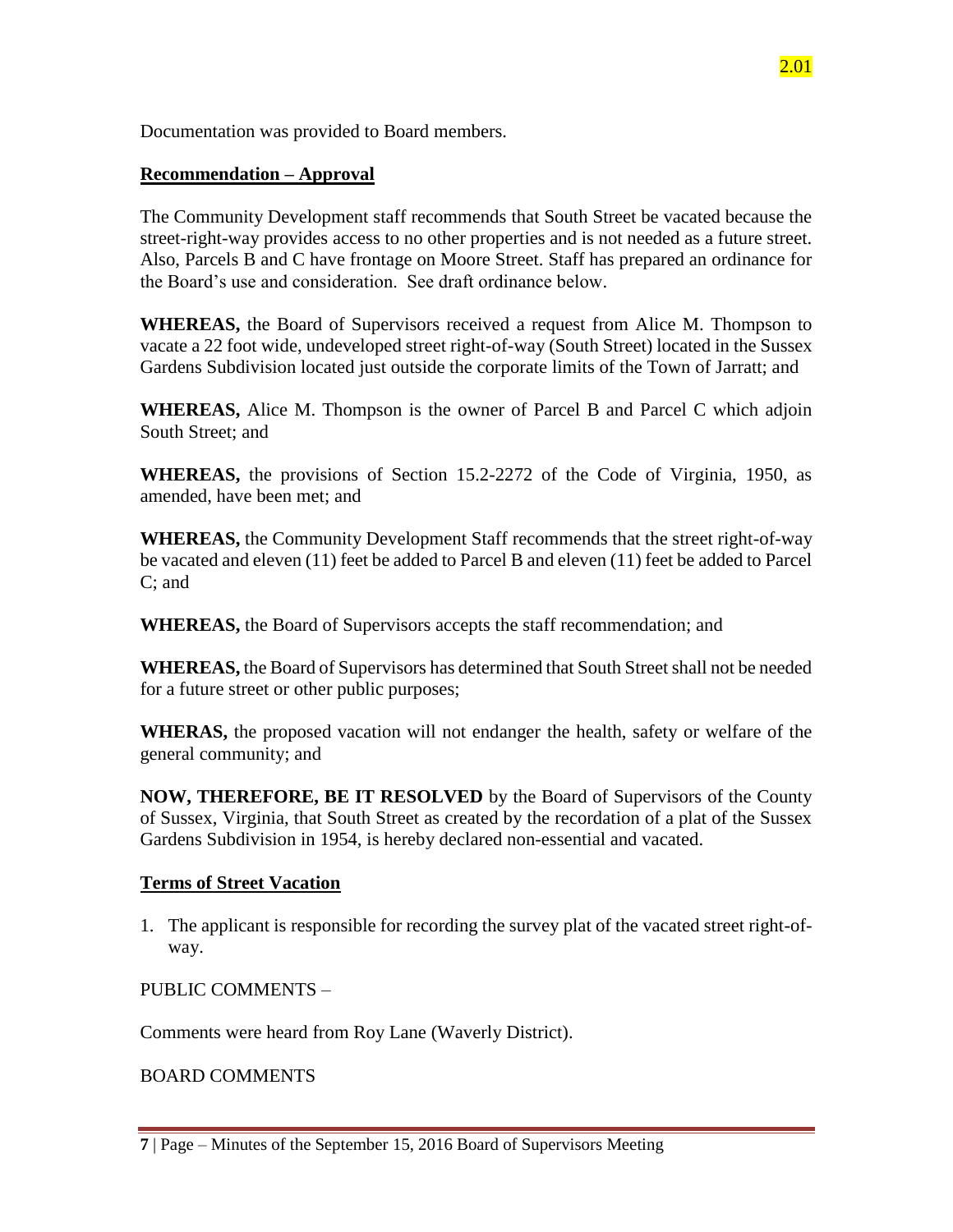Supervisor Tyler visited site; has no problem.

## 4.03 Return to Open Session

Chairman Blowe returned to Open Session and ended the Public Hearing.

## 4.04 Action on Public Hearing Items

Conditional Use Permit Application #2016-03, Virginia Solar LLC on behalf of Sappony Solar LLC

ON MOTION OF SUPERVISOR FLY, seconded by SUPERVISOR SEWARD and carried: RESOLVED that the Sussex County Board of Supervisors hereby tables Conditional Use Permit Application #2016-03, Virginia Solar LLC on behalf of Sappony Solar LLC and convene a Special Meeting on Thursday, September 29, 2016 at 6:00 p.m. to address issue.

Voting aye: Supervisors Fly, Futrell, Seward, Stringfield, Tyler Voting nay: Supervisor Blowe

Ordinance No. 2016-05, Vacation of the South Street Right-of-Way

ON MOTION OF SUPERVISOR TYLER, seconded by SUPERVISOR SEWARD and carried: RESOLVED that the Sussex County Board of Supervisors hereby approves Ordinance No. 2016-05, Vacation of the South Street Right-of-Way. Voting aye: Supervisors Blowe, Fly, Futrell, Seward, Stringfield, Tyler Voting nay: none

# **5. Appointments**

### 5.01 Appointment to Industrial Development Authority Board of Directors

County Administrator Davis stated that there is still a vacancy on the Industrial Development Authority Board of Directors due to a member resigning. An appointment is still needed to fill the unexpired term ending May 15, 2017.

Supervisor Futrell has recommended Mr. Thomas Jones, Jr. 133 New Street, Waverly, VA 23890. Mr. Jones has agreed to serve if appointed.

ON MOTION OF SUPERVISOR STRINGFIELD, seconded by SUPERVISOR SEWARD and carried: RESOLVED that the Sussex County Board of Supervisors appoints Mr. Thomas Jones, Jr., 133 New Street, Waverly, VA 23890 to the Sussex County Industrial Development Board of Directors to fill an unexpired term ending May 15, 2017. Voting aye: Supervisors Blowe, Fly, Futrell, Seward, Stringfield, Tyler Voting nay: none

### **6. Action Items**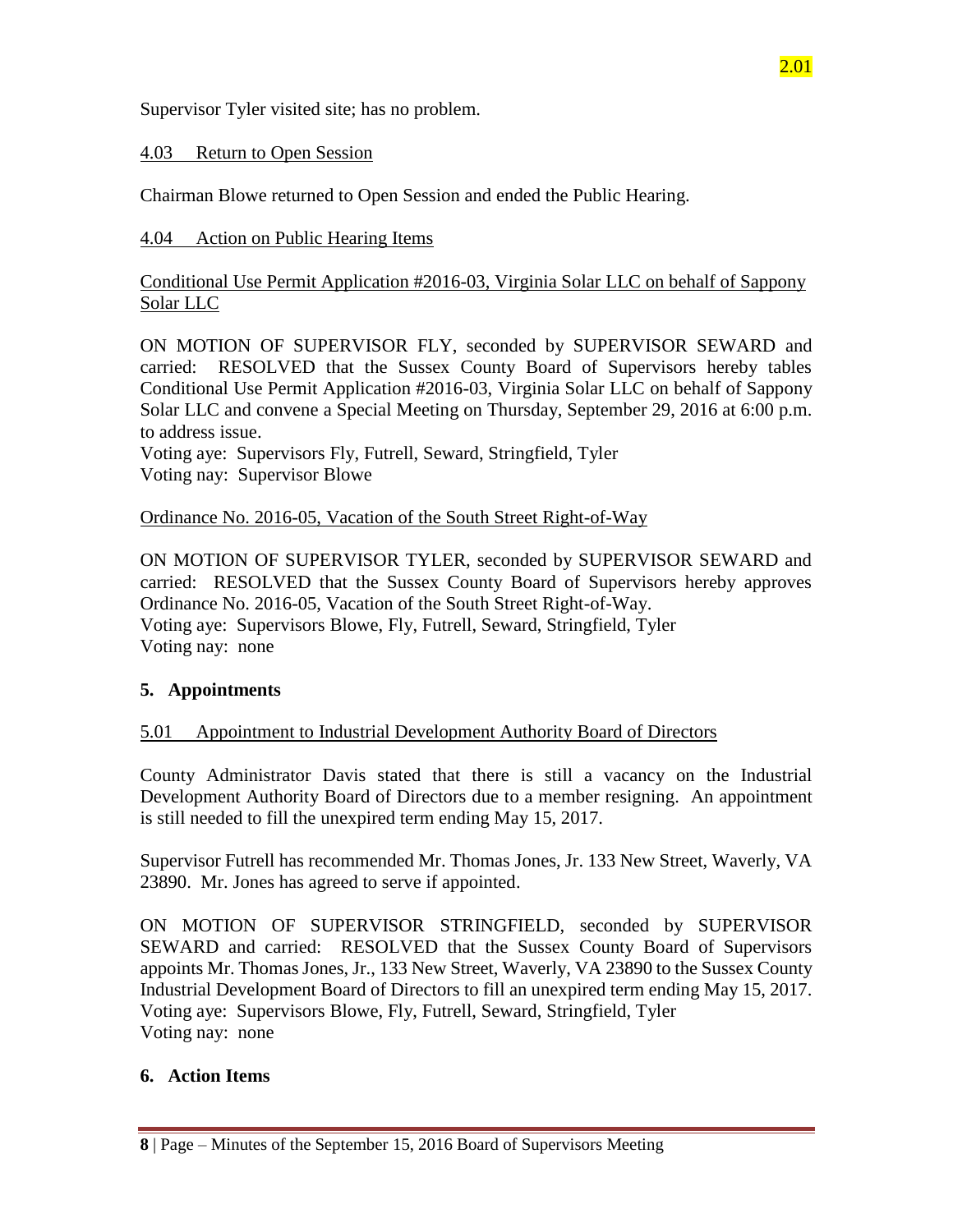#### 6.01 Board's 2016 Priorities Update

Deputy County Administrator Jones gave a brief overview of the monthly update of Board's 2016 Priorities adopted earlier in the year.

Under Economic Development, Deputy County Administrator Jones reported that in regards to shovel ready sites contracts were awarded and documents are in place for water and sewage extension.

Under Broadband, Deputy County Administrator Jones noted that under County-wide Connectivity, Administration staff will be meeting with Dr. Jarrett (Superintendent of Public Schools) and IT staff regarding hot spots at the schools. The Department of Housing and Community Development will be holding an informational work session next week at the Virginia Telecommunication Initiative in which he will be attending. This is a program which offers localities some funding for baseline studies that are needed in regards to broadband. Prince George Electric Cooperative has announced that they will conducting a pilot program where they will be offering broadband services to their customers. The pilot actually starts in Prince George.

Under Strategic Plan, Deputy County Administrator Jones noted that the Board has scheduled a planning session in October 2016 to discuss strategic planning.

Under FY 2017 Budget, Deputy County Administrator Jones stated that Ms. Drew has been able to work with Crater District Area Agency on Aging Title V Program to have a senior work in the reception of the Housing Office for up to twenty (20) hours a week.

#### 6.01a Mission Ministries Report

Rev. Connie Gibbs Morris gave a brief report on funding from Disaster Relief Fund donated for tornado victims. Rev. Morris reported that \$14,093.61 has been spent on repairs which leaves a balance of \$32,323.01 from the \$46,416.62 donated. A detailed reported was given to Board members providing bills for material/supplies purchased for damaged homes. An estimated eight (8) homes have been repaired.

### 6.02 VDOT – Courthouse Road Resolution

Mr. Norris, Virginia Department of Transportation (VDOT), stated that VDOT is in the process of finalizing some old projects and realized that the Route 626 (Courthouse Road) realignment was somewhat incomplete. Project sketches are included in the Board packet.

ON MOTION OF SUPERVISOR FLY, seconded by SUPERVISOR FUTRELL and carried: RESOLVED that the Sussex County Board of Supervisors hereby adopts the following resolution:

WHEREAS, the Virginia Department of Transportation has completed project 0626-091-705, C-501; and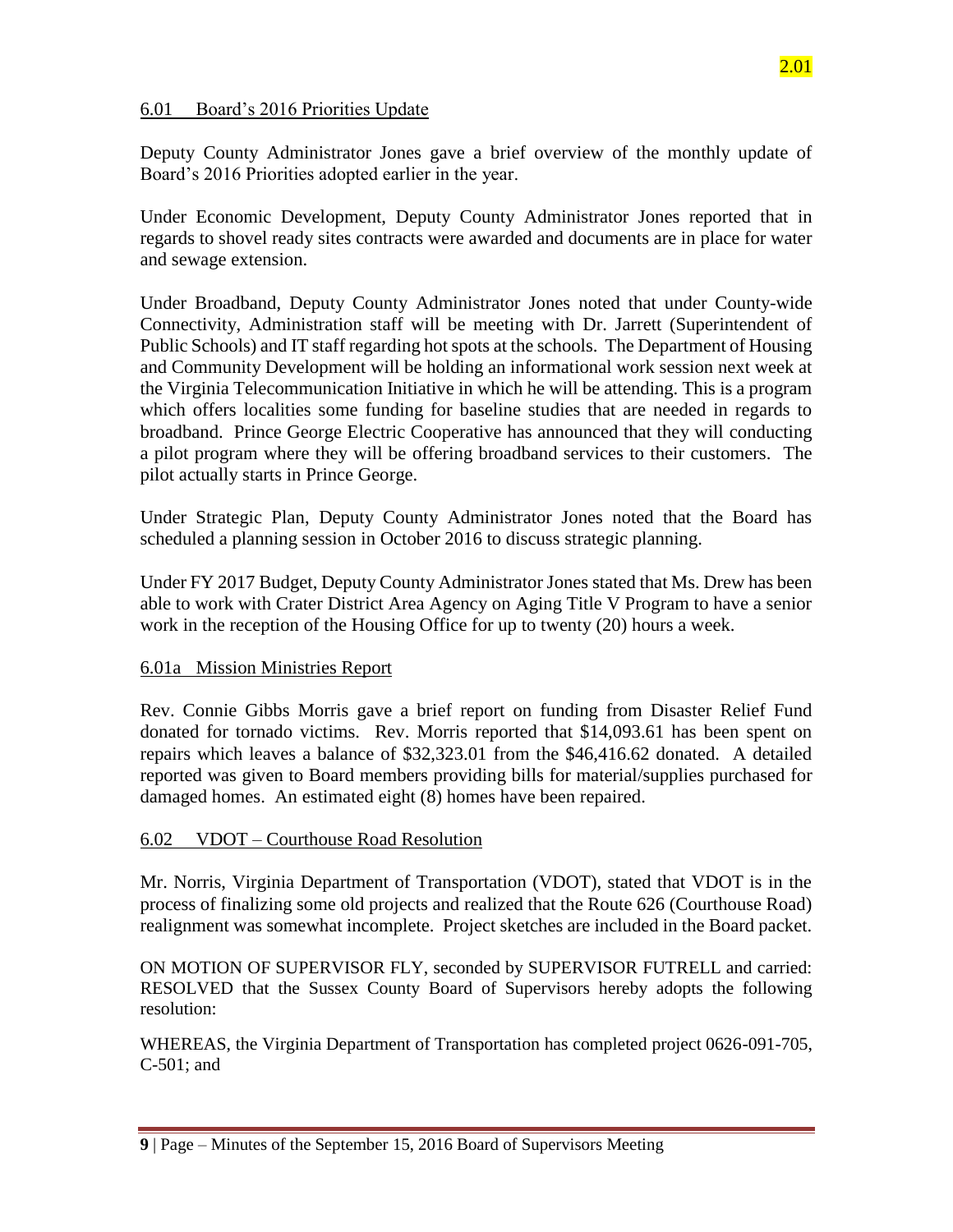WHEREAS, the project sketch and VDOT Form(s) AM 4.3, attached and incorporated herein as part of this resolution, defines adjustments required in the Secondary System of State highways as a result of construction; and

WHEREAS, certain segments identified on the incorporated Form AM 4.3 are ready to be accepted into the Secondary System of State Highways; and

NOW THEREFORE, BE IT RESOLVED, this board hereby requests the Virginia Department of Transportation to take the necessary action to abandon those segments identified on the attached AM 4.3 Form and project sketch as a part of the Secondary System of State Highways, pursuant to §33.2-912, Code of Virginia, 1950, as amended; and

BE IT FURTHER RESOLVED, this Board requests the Virginia Department of Transportation to add the segments identified on the incorporated Form AM 4.3 to the Secondary System of State Highways, pursuant to §33.2-705 of the Code of Virginia, for which sections this Board hereby guarantees the right of way to be clear and unrestricted, including any necessary easements for cuts, fills, and drainage; and

BE IT FINALLY RESOLVED that a certified copy of this resolution to be forwarded to the Virginia Department of Transportation.

Voting aye: Supervisors Blowe, Fly, Futrell, Seward, Stringfield, Tyler Voting nay: none

#### 6.03 Personnel Committee Recommendation

Supervisor Tyler stated that the Personnel Committee (Supervisors Fly, Futrell, Tyler) met. On September 1, 2016, the Personnel Committee discussed two items. One of the items discussed was the organization structure of Administration. No action was taken. The committee wanted to wait to see the outcome of Housing's Section 8 Program.

The Personnel Committee has requested that a letter from the County signed by Chairman Blowe, be sent to adjoining localities receiving services from Sussex's Section 8 Program to make a financial contribution to support the program.

After receipt of response, the Personnel Committee will bring a recommendation to the Board.

ON MOTION OF SUPERVISOR TYLER, seconded by SUPERVISOR SEWARD and carried: RESOLVED that the Sussex County Board of Supervisors hereby authorizes a letter to be sent to adjoining localities receiving services from Sussex County's Housing Section 8 Program to make a financial contribution to support the program. Voting aye: Supervisors Blowe, Fly, Futrell, Seward, Stringfield, Tyler Voting nay: none

#### 6.04 Finance Committee Recommendation

A Finance Committee Meeting was supposed to be held prior to the Board of Supervisors regular meeting; however, it had to be cancelled.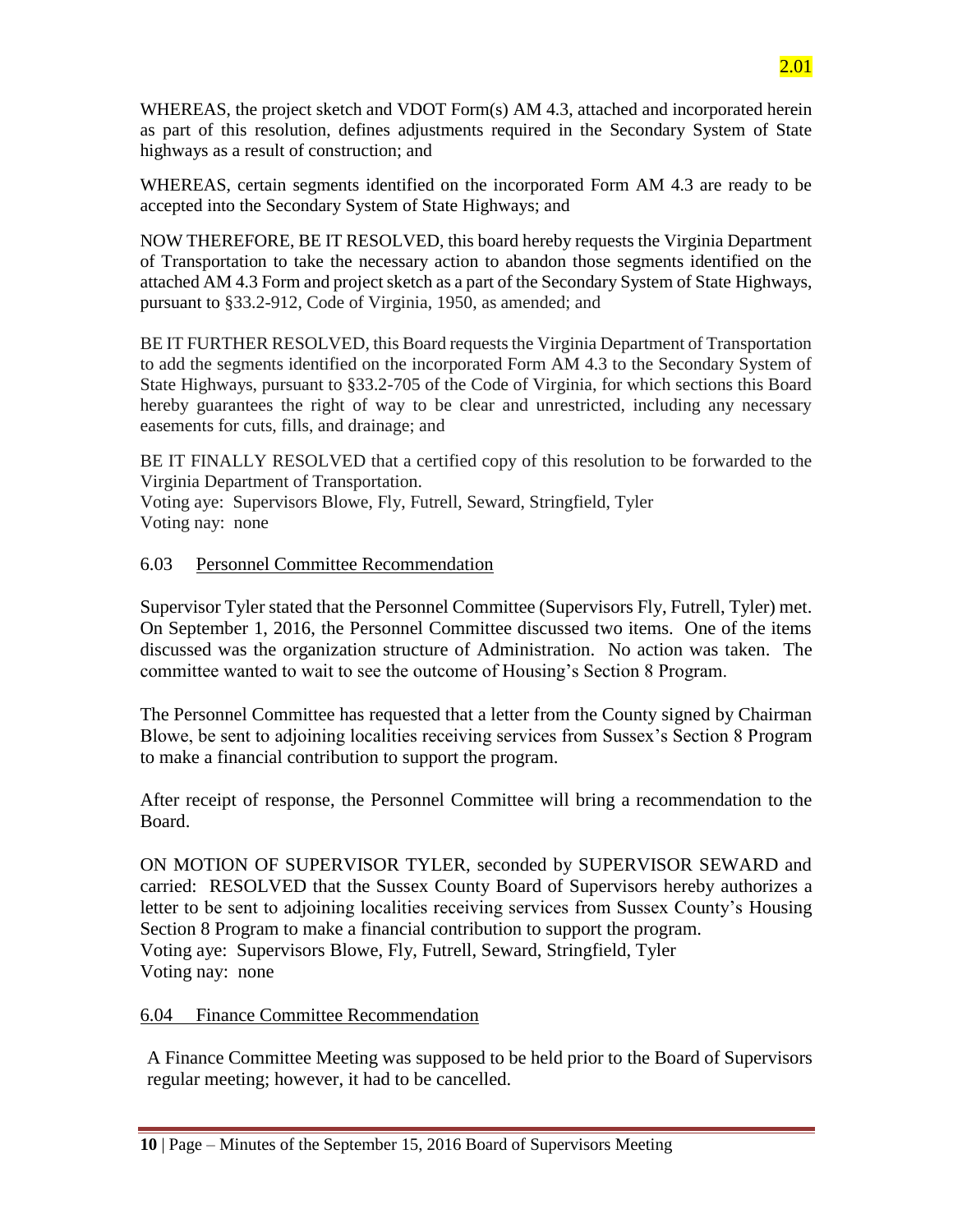Supervisor Fly reported that the School Board requested in a meeting that the Board of Supervisors rescind a resolution adopted to give back to the schools one half of their remaining balance at the end of the fiscal year. Previously all of the funding (100%) would be returned to the Board of Supervisors; the School Board would request the funding. The Board of Supervisors would decide on whether funding would be given back/reallocated to the schools.

ON MOTION OF SUPERVISOR FLY, seconded by SUPERVISOR SEWARD and carried: RESOLVED that the Sussex County Board of Supervisors hereby rescinds resolution to give back to the schools one half of their remaining balance at the end of the fiscal year.

Voting aye: Supervisors Blowe, Fly, Seward, Stringfield, Tyler Voting nay: Supervisor Futrell

## 6.05 Improvement Associations Request for Office Space

*Supervisor Tyler abstained from discussion and voting on this item being that he works for the Improvement Association.*

County Administrator Davis reported that the Chairman of the Board of Directors for the Improvement Association, Mr. Charlie Caple, Jr., has submitted a letter requesting temporary use of office space at the County owned office building located at 233 L South County Drive in Waverly, VA.

Currently, the office is occupied by the County Housing Programs staff (two employees)

ON MOTION OF SUPERVISOR STRINGFIELD, seconded by SUPERVISOR SEWARD and carried: RESOLVED that the Sussex County Board of Supervisors hereby authorizes the County Administrator and County Attorney to move forward with drafting an agreement with the Improvement Association to lease office space in the County's Waverly office located at 233 L South County Drive until the construction of their office space is completed and lease of office space is no longer needed; and

FURTHER RESOLVED that the County Administrator is authorized to execute the agreement. Voting aye: Supervisors Blowe, Fly, Futrell, Seward, Stringfield Voting nay: none Abstaining: Supervisor Tyler

### 6.06 Accept and Appropriate Funds: \$1,999.00 for Animal Control Expenses

Supervisor Fly had some concerns with documentation of receipts. Receipts/Invoice documents were handwritten, not on letterhead.

Mr. Eddie Vick, Public Safety Coordinator, explained incidents that occurred.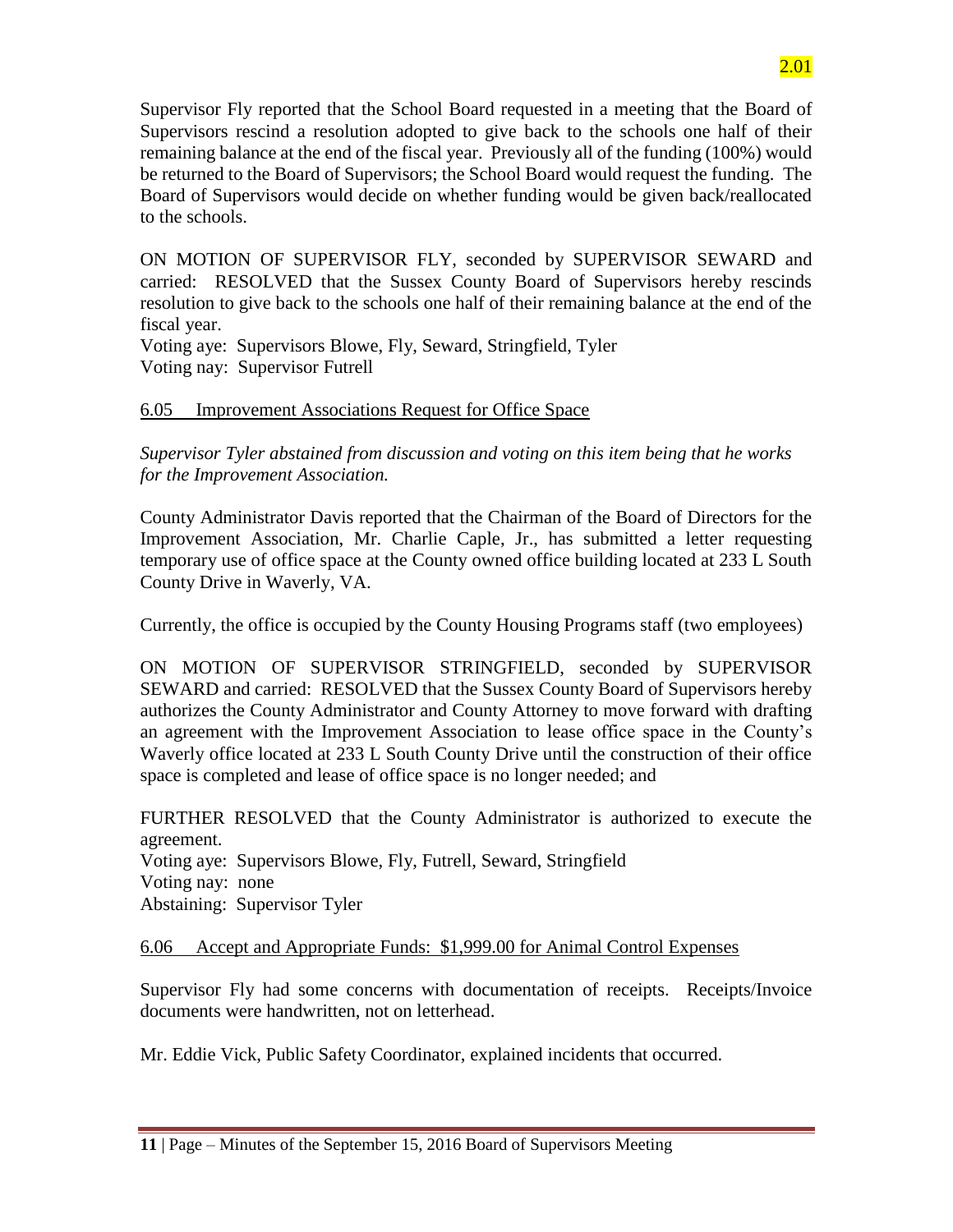ON MOTION OF SUPERVISOR FLY, seconded by SUPERVISOR SEWARD and carried: RESOLVED that the Sussex County Board of Supervisors hereby accept and appropriate \$1,999.00 for Animal Control expenses. Voting aye: Supervisors Blowe, Fly, Futrell, Seward, Stringfield, Tyler

Voting nay: none

## **7. Reports of Departments/Agencies**

## 7.01 Atlantic Waste Disposal, Jason Williams, Senior District Manager

Mr. Jason Williams, Senior District Manager of Atlantic Waste Disposal, gave a brief update on Atlantic Waste Disposal activities.

Mr. Williams stated that Phase I 30-acre capping project has been completed.

In the Phase II project consists of about 36 acres. Gas well drillings are scheduled for late September, early October of this year. This project should be completed at the end of the year 2016.

Phase III capping project design is complete and is currently being reviewed by staff. Construction is scheduled to start in early 2017.

Phase IV clay capping project which is at the top of the landfill is still anticipated to be completed in 2016. Work was started on September 8, 2016.

No changes on landfill gas side. Atlantic Waste is continuing to improve the gas collection. Atlantic Waste is planning to install twenty-one (21) wells by the end of the year. Construction of new flares has started yet; however, they're planning to start in the next thirty (30) days.

Mr. Williams reported that they are still on schedule with the Waste Water Treatment Plant. The Waste Water Treatment Plant is expected to be completed in the mid 2017.

Mr. Williams provided a handout of photos of work performed to the Board members.

Mr. Williams stated that in regards to the convenience centers around the County, he met with some of the staff to discuss some of the issues. Mr. Williams stated that due to scheduling issues on pickup, staff has been changed around on the Waste Management side. More boxes were bought. Some convenience sites are being serviced seven (7) days a week.

Mr. Williams stated that security cameras will be installed at almost all the sites in the next sixty (60) to ninety (90) days or as soon as possible. He will work with the County before installing cameras.

Chairman Blowe has asked staff to work on a plan to control illegal dumping at the convenience sites which may include a discussion of manning sites.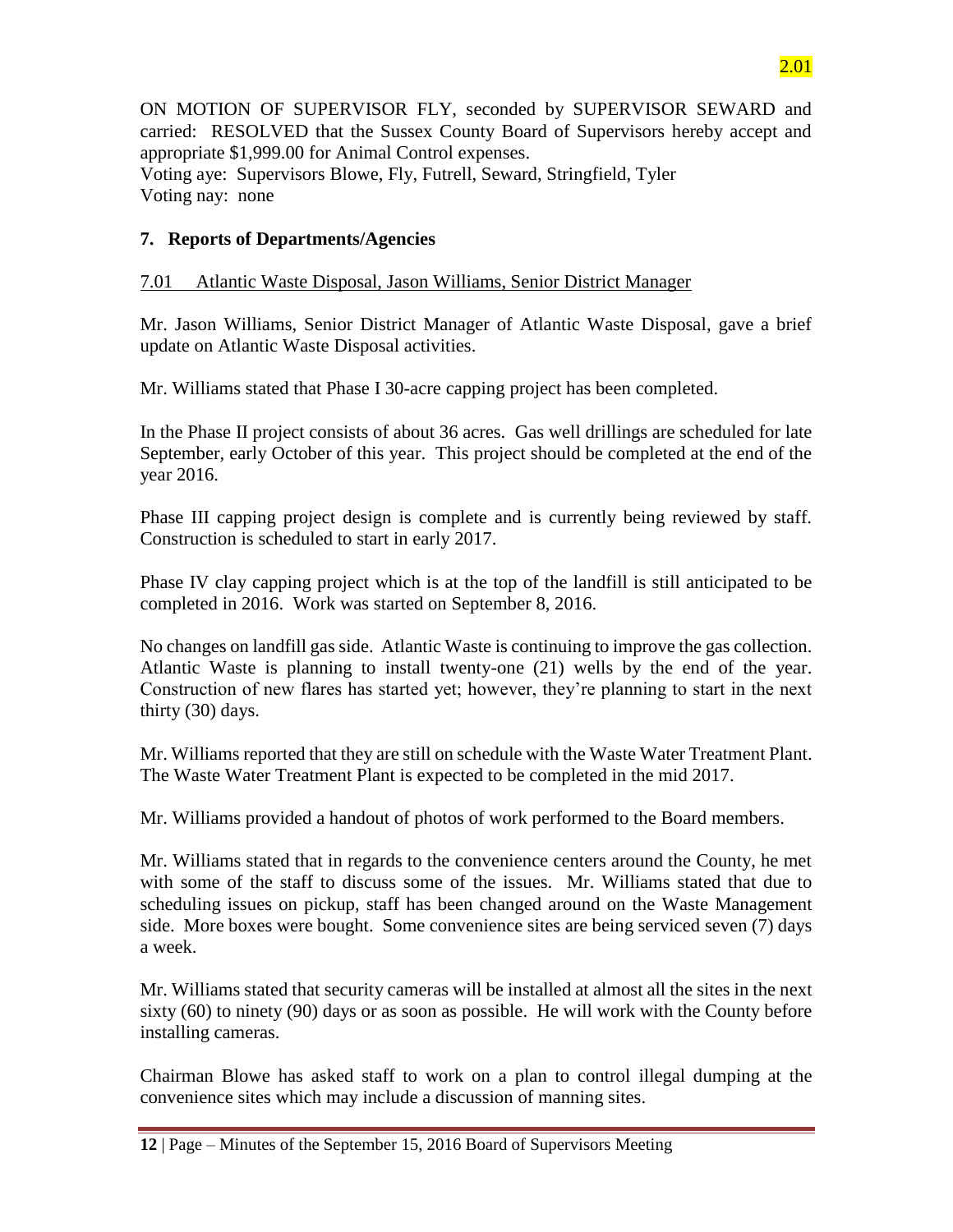## 7.02 Treasurer's Report – *included in the Board packet.*

Mr. Onnie L. Woodruff, Treasurer, stated that in 2013 the Board authorized online tax services. An agreement was signed. Startup did not incur until FY2016. The fees for this start up service was not included in the budget. Mr. Woodruff is requesting \$4,850.00 to renew online tax services.

ON MOTION OF SUPERVISOR TYLER, seconded SUPERVISOR FLY and carried: RESOLVED that the Sussex County Board of Supervisors hereby appropriates \$4,850.00 for the renewal of the online tax services.

Voting aye: Supervisors Blowe, Fly, Futrell, Seward, Stringfield, Tyler Voting nay: none

## 7.03 Blackwater Regional Library Report *– included in Board Packet*

## 7.04 Animal Control/Public Safety Monthly Report- *included in Board Packet*

## 7.05 Environmental Inspections Monthly Report – *included in Board packet*

## 7.06 Board Report – NACo Annual Conference –*no report requested*

## **8. Citizens' Comments (9:00 pm)**

Comments were heard from:

- Jim Long (Town of Wakefield) Wakefield and Waverly convenience sites.
- Jannette Greene (Courthouse District) manning convenience sites.
- Chester Carter (Stony Creek District) drainage on Lee Avenue; property rights (Solar Farm public hearing item)

### **9. Unfinished Business**

### 9.01 Housing Programs Update/Action

No action taken at this time. Will wait on responses from letters to be sent to adjoining localities.

### 9.02 Meals Taxes Discussion

This item was tabled from the August 18, 2016 Board meeting. The subject of a meals tax was brought up during the budget planning process.

Section 58.1-3833: This tax shall be levied only if the tax is approved in a referendum within the county which shall be held in accordance with § 24.2-684 and initiated either by a resolution of the board of supervisors or on the filing of a petition signed by a number of registered voters of the county equal in number to 10 percent of the number of voters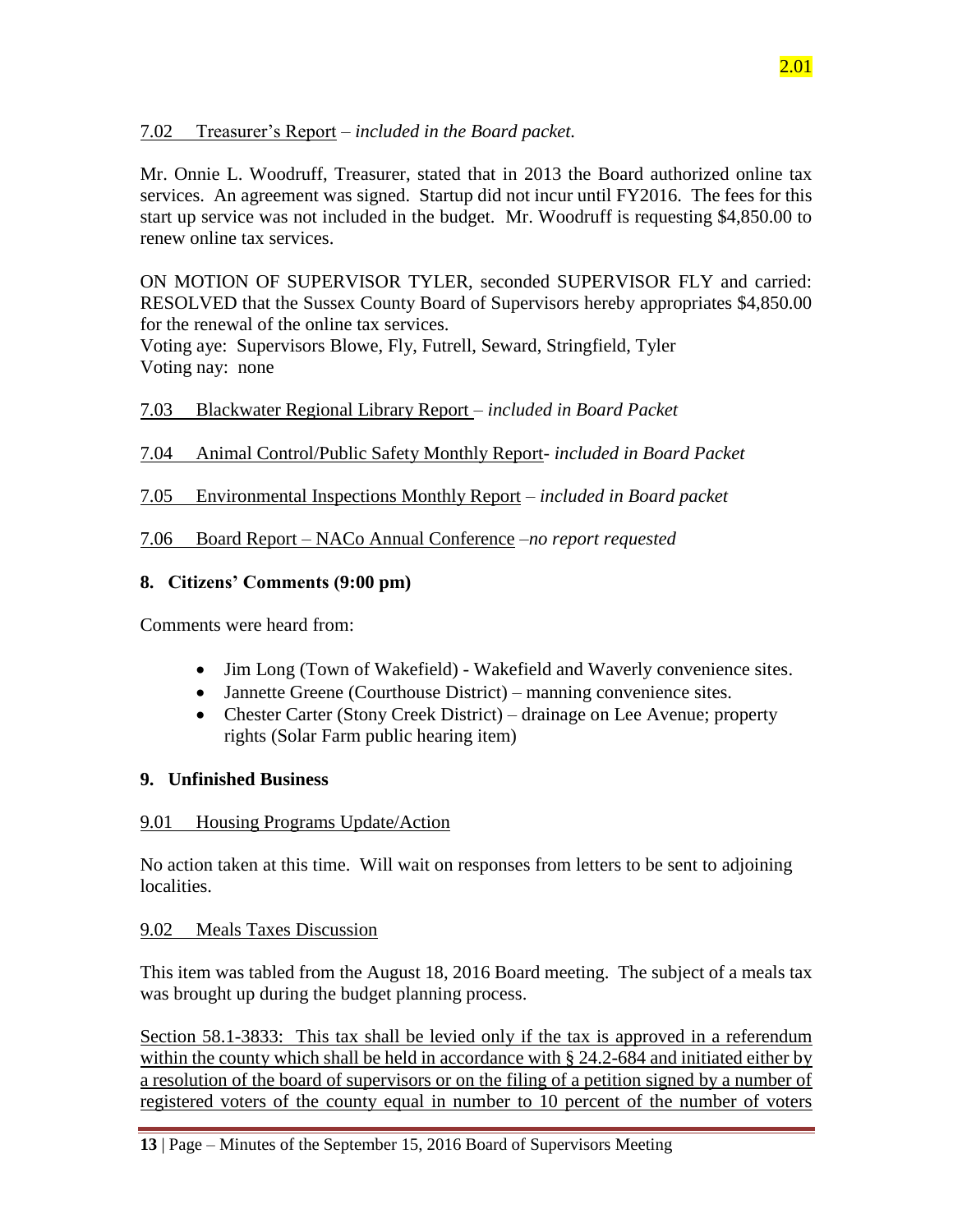registered in the county, as appropriate on January 1 of the year in which the petition is filed with the court of such county. The clerk of the circuit court shall publish notice of the election in a newspaper of general circulation in the county once a week for three consecutive weeks prior to the election. If the voters affirm the levy of a local meals tax, the tax shall be effective in an amount and on such terms as the governing body may by ordinance prescribe. If such resolution of the board of supervisors or such petition states for what projects and/or purposes the revenues collected from the tax are to be used, then the question on the ballot for the referendum shall include language stating for what projects and/or purposes the revenues collected from the tax are to be used.

In addition, according to Beau Blevins, VACo's Director of Intergovernmental Affairs, the VACo Finance Steering Committee has been meeting to discuss issues surrounding meals tax. As a matter of fact, he stated that the Committee has requested that he start looking at the next steps and start drafting a potential statement to support legislative action giving counties the ability to adopt a meals tax without a referendum.

On July 19<sup>th</sup>, Mr. Blevins emailed staff and stated that he is working to set up meetings with Delegate Lee Ware (Chair of the House Finance Committee) and Senator Emmett Hanger (co-chair of the Senate Finance Committee). He expects to have both attend VACo's August 18 Finance Steering Committee meeting so that committee members can discuss the meals tax issue directly with them. Also at this time, York County's board has been working on Senator Tommy Norment to talk to him about the meals tax w/o referendum and he verbally said he was in support.

Mr. Blevins provided a copy of an analysis of potential county meals tax using taxable sales from food and drinking establishments and a copy follows this summary sheet.

Additional detailed documentation is included in the Board packet.

ON MOTION OF SUPERVISOR TYLER, seconded by SUPERVISOR FUTRELL and carried: RESOLVED that the Sussex County Board of Supervisors hereby approves Sussex County being added to list to support legislative action giving counties the ability to adopt a meals tax without a referendum.

Voting aye: Supervisors Blowe, Futrell, Stringfield, Tyler Voting nay: Supervisor Fly, Seward

# 9.03 Recommendation of \$5,000.00 Allocation to Gateway Virginia's Region

This item was tabled from the July 21, 2016 regular Board meeting.

County Administration received a letter from Virginia's Gateway Region. Included in the Board packet is the letter submitted to Messrs. Branch and Walker of Virginia's Gateway Region as Sussex County Letter of Confirmation for Driving Regional Growth-Embracing a Global Future 3.0 in lieu of campaign pledge card.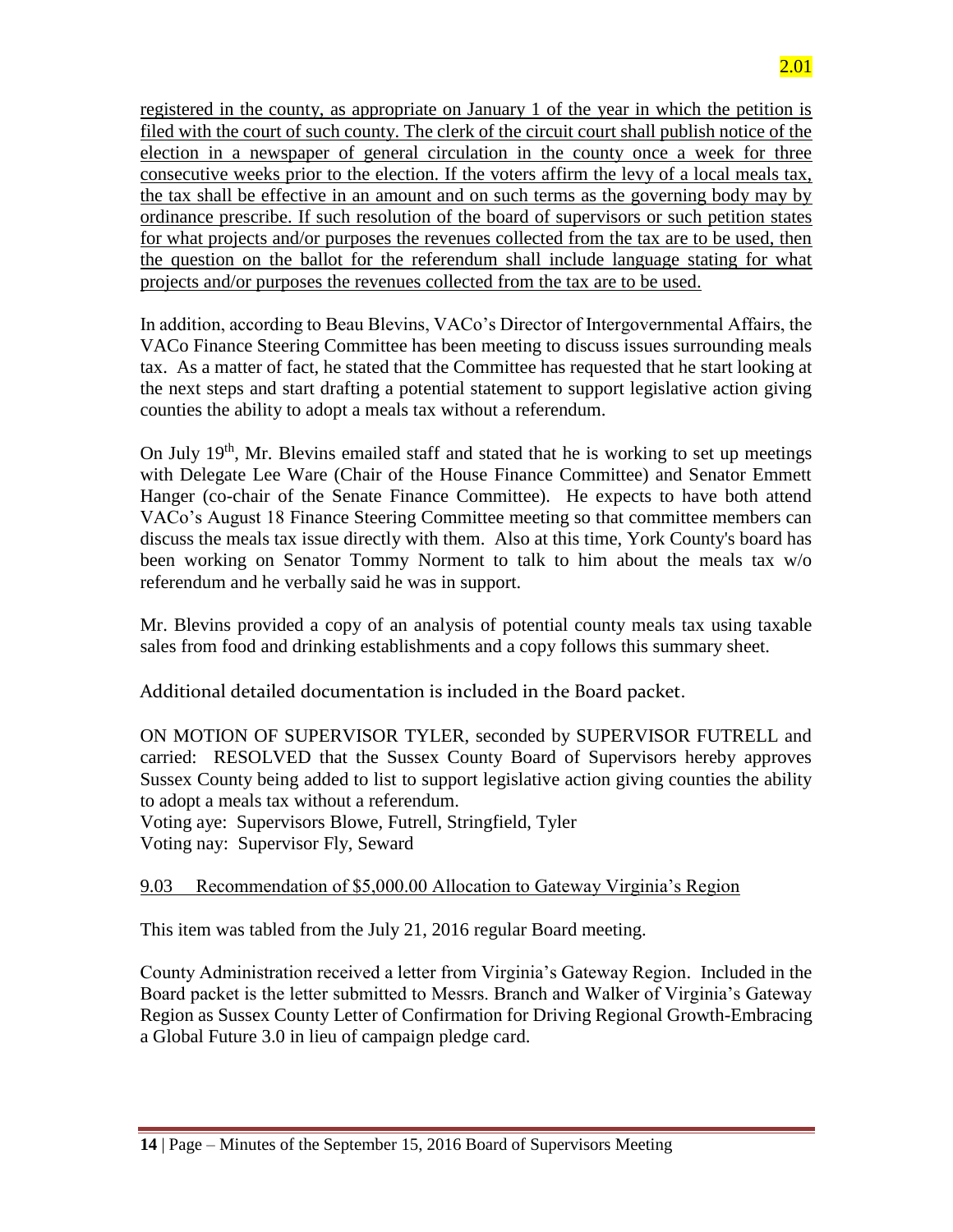ON MOTION OF SUPERVISOR FUTRELL, seconded SUPERVISOR TYLER and carried: RESOLVED that the Sussex Board of Supervisors hereby approves the allocation of an additional \$5,000.00 from the Contingency Fund to Virginia's Gateway Region. Voting aye: Supervisors Blowe, Futrell, Stringfield Voting nay: Supervisors Fly, Seward, Tyler

*Motion tied. Item will be placed on the October 20, 2016 Board of Supervisors meeting agenda for the tiebreaker vote.*

Staff has been requested to obtain the amount of fees paid by other localities.

# 9.04 Request for Waiver of Fees – The Improvement Association

*As the Executive Director of the Improvement Association, Supervisor Tyler advised the he would refrain/abstain from any discussion on this item.*

County Administration received a request from the Improvement Association to waive all building permit fees, plan review fees, land disturbance fees and site plan review fees as they relate to the proposed construction of new office complex in Waverly. (A copy of letter requesting waiver of fees is included in Board packet.)

Staff recommended that the request be denied. The Improvement Association requested the opinion of the County Attorney.

County Attorney Flynn reviewed this matter and surmised that the County has no authority to waive fees. However, the Board of Supervisors could consider a grant of a like amount as a charitable contribution.

ON MOTION OF SUPERVISOR FLY, seconded by SUPERVISOR STRINGFIELD and carried: RESOLVED that the Sussex County Board of Supervisors hereby approves the allocation of an additional \$2,000.00 to the Improvement Association from the Contingency Fund.

Voting aye: Supervisors Blowe, Fly, Stringfield Voting nay: Supervisors Futrell, Seward Abstained: Supervisor Tyler

# 9.05 Courts Request for Carpet Replacement

Supervisor Fly requested that this item be placed on the agenda clarification to the citizens that the carpet was stained and needed cleaning; however, there were no rips or tears in carpet that created a hazard and or jeopardized employees' safety as it had been presented to the Board. Money would be found in the existing budget to replace carpet.

Supervisor Fly submitted that at the last Board meeting, the Clerk of the General District Court made a request for new carpet in the Clerk's office. Ms. Yelverton'srequest, as found in her letter, was due to the poor appearance of the carpet. The request did not come to the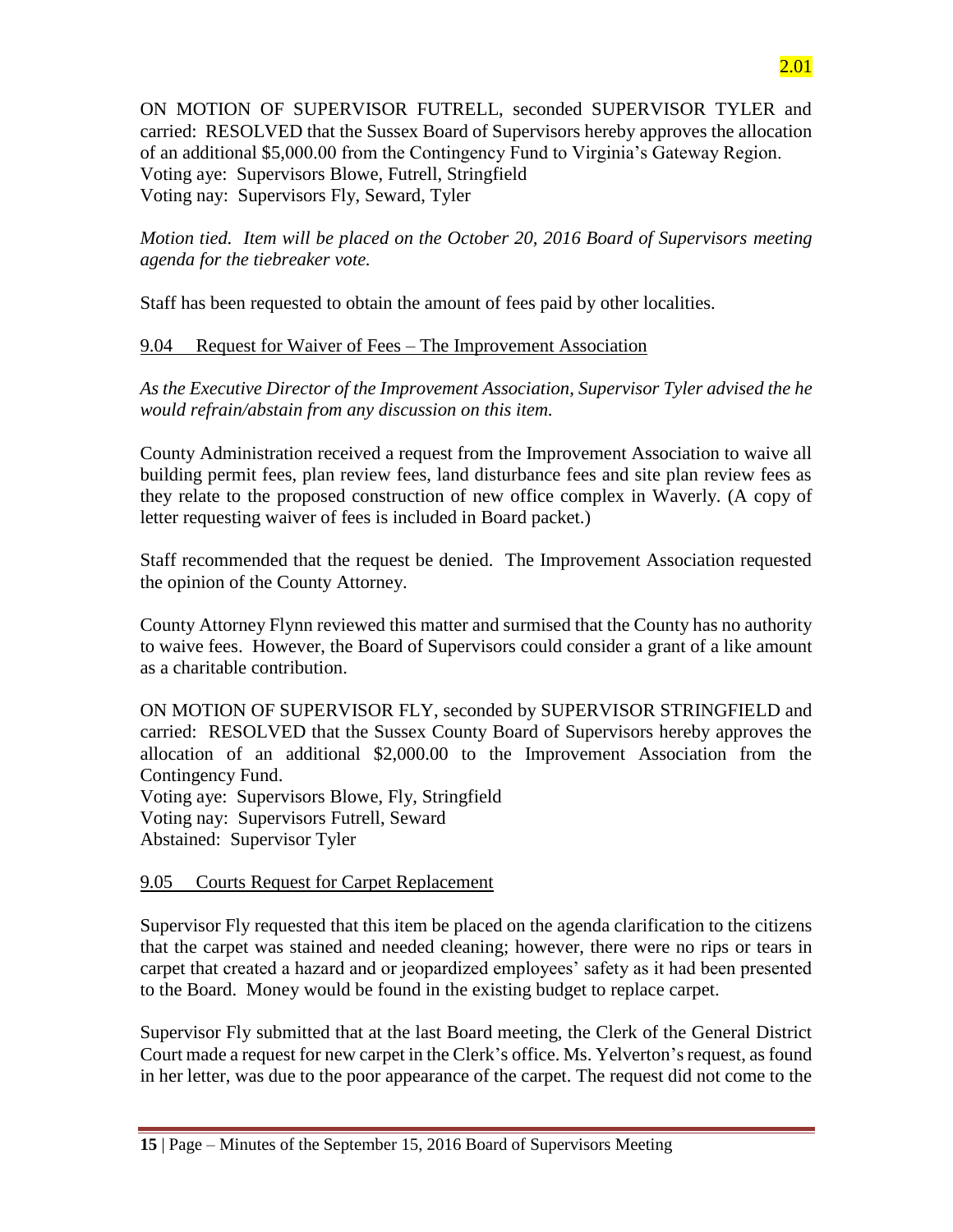Board as a request to replace the carpet due to the fact that the carpet was creating an unsafe work environment.

However, the gentlemen representing the Waverly District informed the Board that the replacement was crucial and needed to take place immediately as the carpet was torn in multiple places and someone is going to trip an sue the County.

During the meeting I took a break and inspected the carpet with the Clerk and found no rips, tears or anything that would cause a dangerous work environment. However, the carpet is old, stained and unsightly but it is in no way dangerous. On Friday the following day, Mr. Tyler also inspected the carpet in the Clerk's office and found the same condition, no rips, tears or dangerous situation.

The allegation that the carpet was creating a public danger was simply false. However, the false statement that the carpet was dangerous created a very unprofessional movement for the Board and outrage from the public.

I ask that this be placed back on the agenda for September meeting as I hope to work with you, your staff and Mr. Woodruff to locate the needed funds to replace the worn carpet.

(A copy of whole email is included in the Board packet.)

#### 9.06 Planning Commission Appointments

Chairman Blowe stated that the Board inquired about the number of members on Planning Commission.

Staff is to get input from Mr. Andre Greene, Director of Community Development, regarding time frame members should be allowed to continue to be on Planning Commission receiving a stipend without completing training and address this item at a later date.

#### **10. New Business**

### 10.01 Wakefield and Waverly Dumpsters

Item was discussed previously during the meeting.

#### 10.02 Request for Donation of Land to Local Resident

Staff received letter from Mr. Forrest White, III, Virginia Conference United Methodist Church (VAUMC), stating that VAUMC plans to build a house for Ms. Trenika Stringfield. Ms. Stringfield is the young mother who loss her children to the tornado in Waverly, February 24, 2016.

The Virginia Conference is requesting the County to donate one of its lots on Branch Street outside the town of Wakefield, so that they may building a house for Ms. Stringfield.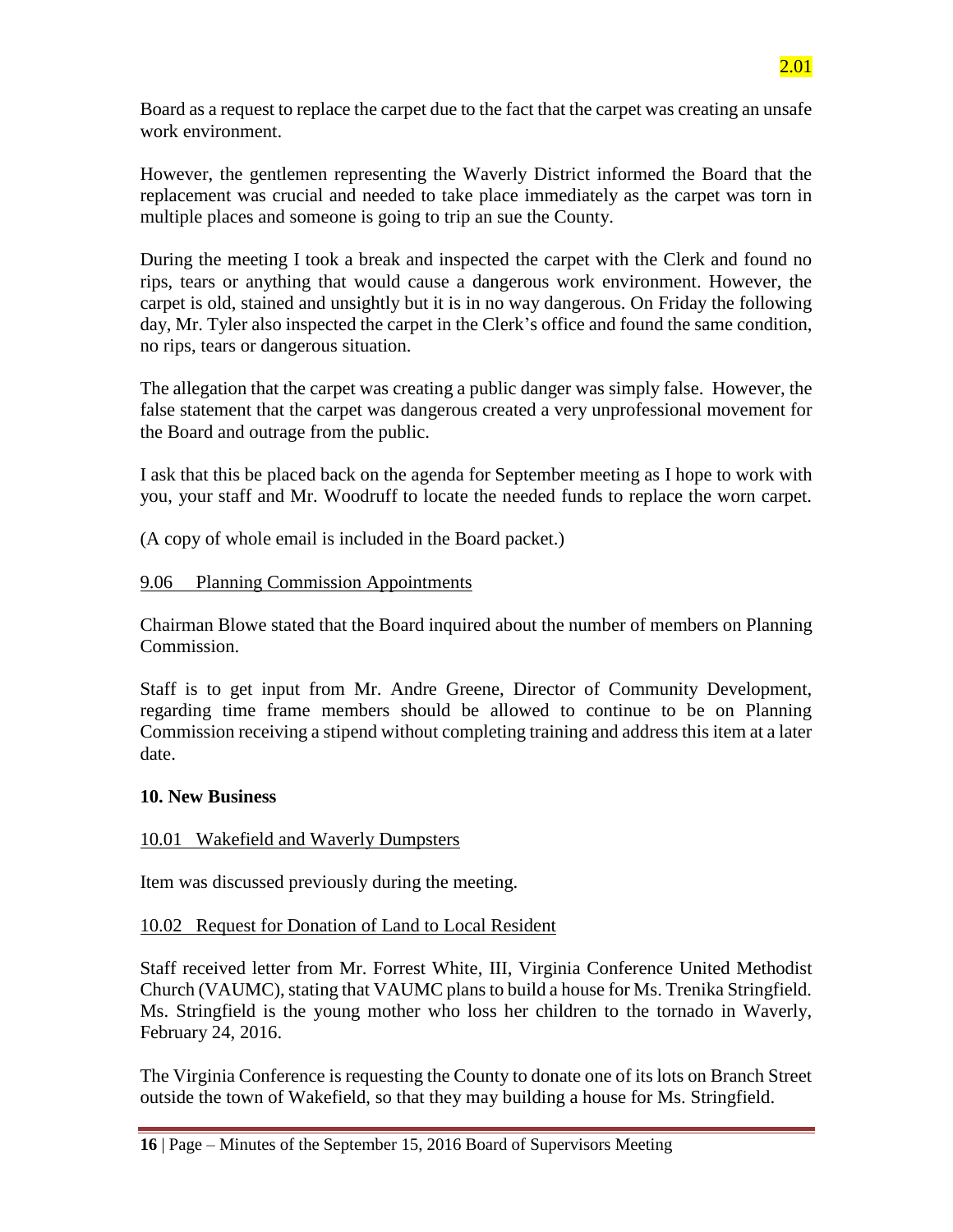2.01

Mr. White stated that there is an agreement that tenant cannot sell the house in ten (10) years. If tenant opts to sell house, money would have to be reimbursed to the church for money spent.

County staff is to continue to try to dispose of this property.

(A copy of the letter in included in the Board packet.)

10.3 Sheriff's Department Invoice

Supervisor Futrell brought invoices to the Board regarding two (2) invoices that haven't been paid.

County Administrator Davis stated that invoices were \$5,000.00 for metal detector and \$6,000.00 for the rekeying of the General District Courthouse Building. She stated that staff is in communication with the treasurer as to how to pay for invoices. County Administrator Davis advised that the County invoices were received after the services had been done. County Administrator Davis stated that Sheriff is of the opinion that it should be out of the Courthouse Maintenance line item which is only a revenue line item.

# **11. Board Member Comments**

11.01 Blackwater District

11.02 Courthouse District

11.03 Henry District

11.04 Stony Creek District

11.05 Wakefield District

11.06 Waverly District

# **12. Closed Session**

# 12.01 Convene into Closed Session

ON MOTION OF SUPERVISOR FLY, seconded by SUPERVISOR TYLER and carried: RESOLVED that the Sussex County Board of Supervisors hereby enters Closed Session for (1) discussion of a perspective business where no prior announcement of business have been made pursuant to applicable Code Section 2.2-3711(A)5 regarding use of property; and (2)for consideration of a specific legal matter requiring legal advice by counsel pursuant to applicable Code Section 2.2-3711(A)7 regarding the communication system; and (3) for discussion of performance of personnel pursuant to applicable Code Section 3711(A)1 regarding county administrator's performance.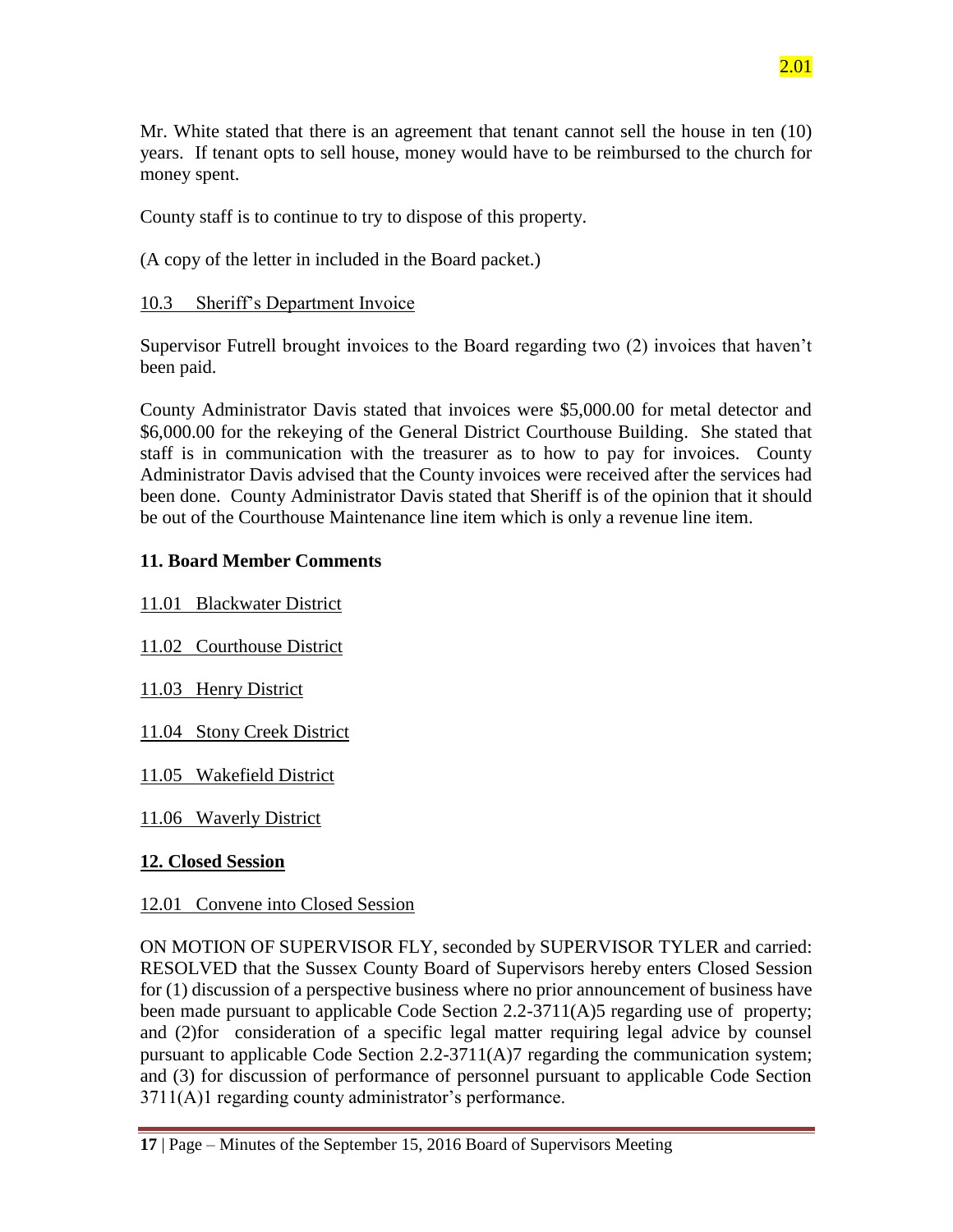Voting aye: Supervisors Blowe, Fly, Futrell, Seward, Stringfield, Tyler Voting nay: none

#### 12.02 Reconvene to Open Session

ON MOTION OF SUPERVISOR SEWARD seconded by SUPERVISOR TYLER and carried: RESOLVED that the Sussex County Board of Supervisors hereby returns to Open Session.

Voting aye: Supervisors Blowe, Fly, Futrell, Seward, Stringfield, Tyler Voting nay: none

#### 12.03 Certification

ON MOTION OF SUPERVISOR SEWARD, seconded by SUPERVISOR TYLER and carried: RESOLVED that the Sussex County Board of Supervisors hereby approves adoption of resolution for certification, to-wit:

WHEREAS, that the Sussex County Board of Supervisors convened a Closed Meeting on this date pursuant to an affirmative recorded vote in accordance with the provisions of the Virginia Freedom of Information Act; and

WHEREAS, Section 2.2-3712 of the Code of Virginia, as amended, requires a certification by the Board that such Closed Meeting was conducted inconformity with Virginia law.

NOW THEREFORE BE IT RESOLVED that the Board of Supervisors hereby certifies that, to the best of each member's knowledge (i) only public business matters lawfully exempted from Open Meeting requirements by Virginia law were discussed in the Closed Meeting to which this certification resolution applies, and (ii) only such public business matters as were identified in the motion convening the Closed Meeting were heard discussed or considered.

Voting aye: Supervisors Blowe, Fly, Futrell, Seward Voting nay: none Absent during vote: Supervisors Stringfield, Tyler

#### 12.04 Action Resulting from Closed Session

No action taken on closed session items.

#### **13. Recess/Adjournment**

#### 13.01 Recess

ON MOTION OF SUPERVISOR FLY, seconded by SUPERVISOR SEWARD and carried: RESOLVED that the September 15, 2016 meeting of the Sussex Board of Supervisors is hereby recessed until Thursday, September 29, 2016 at 6:00 p.m. Voting aye: Supervisors Blowe, Fly, Seward, Stringfield, Tyler Voting nay: none